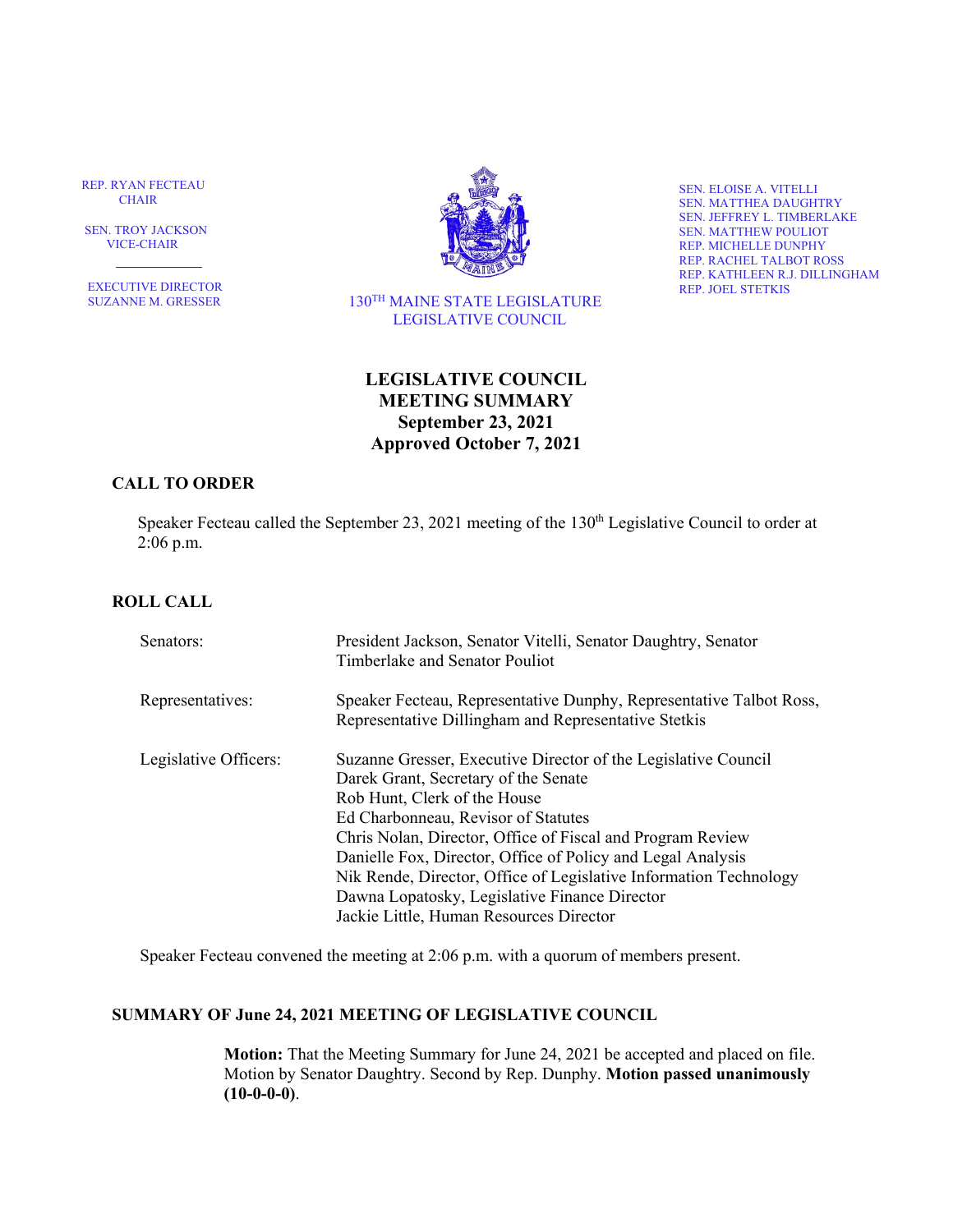## **REPORTS FROM EXECUTIVE DIRECTOR AND COUNCIL OFFICES**

## **Fiscal Report**

Chris Nolan, Director, Office of Fiscal and Program Review, presented the following report.

## **1. General Fund Revenue Update**

|             |         | Total General Fund Revenue - FY 2021 (\$'s in Millions) |        |           |            |            |
|-------------|---------|---------------------------------------------------------|--------|-----------|------------|------------|
|             | Budget  | Actual                                                  | Var.   | $\%$ Var. | Prior Year | $%$ Change |
| August      | \$360.0 | \$402.4                                                 | \$42.4 | 11.8%     | \$332.8    | $20.9\%$   |
| <b>FYTD</b> | \$689.9 | \$767.9                                                 | \$77.9 | $11.3\%$  | \$587.9    | 30.6%      |

General Fund revenue was over budget by \$42.4 million (11.8%) for the month of August and over budget by \$77.9 million (11.3%) for the fiscal year to date.

Sales and use tax revenue for August (July sales) was over budget by \$23.3 million (13.2%) for the month and by \$54.1 million (15.6%) for the fiscal year to date. Individual income tax revenue was over budget by \$11.1 million (7.0%) for the month and by \$7.0 million (2.3%) for the fiscal year to date, with positive variances in individual income tax withholding and other payments partially offset by income tax refunds exceeding budgeted amounts (negative impact on revenue). Corporate income tax revenue was over budget by \$2.7 million for the month and by \$16.7 million for the fiscal year to date, a combination of positive variances in corporate income tax payments and estimated payments.

## **2. Highway Fund Revenue Update**

| Total Highway Fund Revenue - FY 2021 (\$'s in Millions) |        |        |       |           |            |            |
|---------------------------------------------------------|--------|--------|-------|-----------|------------|------------|
|                                                         | Budget | Actual | Var.  | $\%$ Var. | Prior Year | $%$ Change |
| August                                                  | \$32.4 | \$33.2 | \$0.8 | 2.4%      | \$31.3     | $6.2\%$    |
| <b>FYTD</b>                                             | \$62.7 | \$64.3 | \$1.6 | $2.5\%$   | \$60.0     | $7.0\%$    |

Highway Fund revenue was over budget by \$0.8 million (2.4%) for the month of August and over budget by \$1.6 million (2.5%) for the fiscal year to date.

Motor vehicle registrations and fees were over budget by \$0.5 million for the month and by \$0.7 million for the fiscal year to date. Fuel taxes were over budget by \$0.1 million for the month and by \$0.3 million for the fiscal year to date.

## **3. Cash Balances Update**

The average balance in the cash pool for August was \$3,774.8 million, a decrease from July's average of \$3,818.1 million. The decrease included a decrease in the General Fund balance as a result of the timing of FY 2021 closing transactions. The average Highway Fund balance in August was \$59.0 million, a decrease from July's average of \$69.8 million, reflecting normal construction season variances.

## **4. Fiscal Year 2021 Closing**

The FY 2021 closing General Fund balance totaled \$520.3 million, \$155.3 million of which was budgeted and \$365.1 million was unbudgeted. The \$365.1 million not budgeted included \$349.6 million in General Fund revenue surplus, \$6.7 million in unbudgeted lapsed program balances and \$8.7 million in lapsed encumbrances and other accounting adjustments. Transfers under what is known as the "cascade" are made from the unbudgeted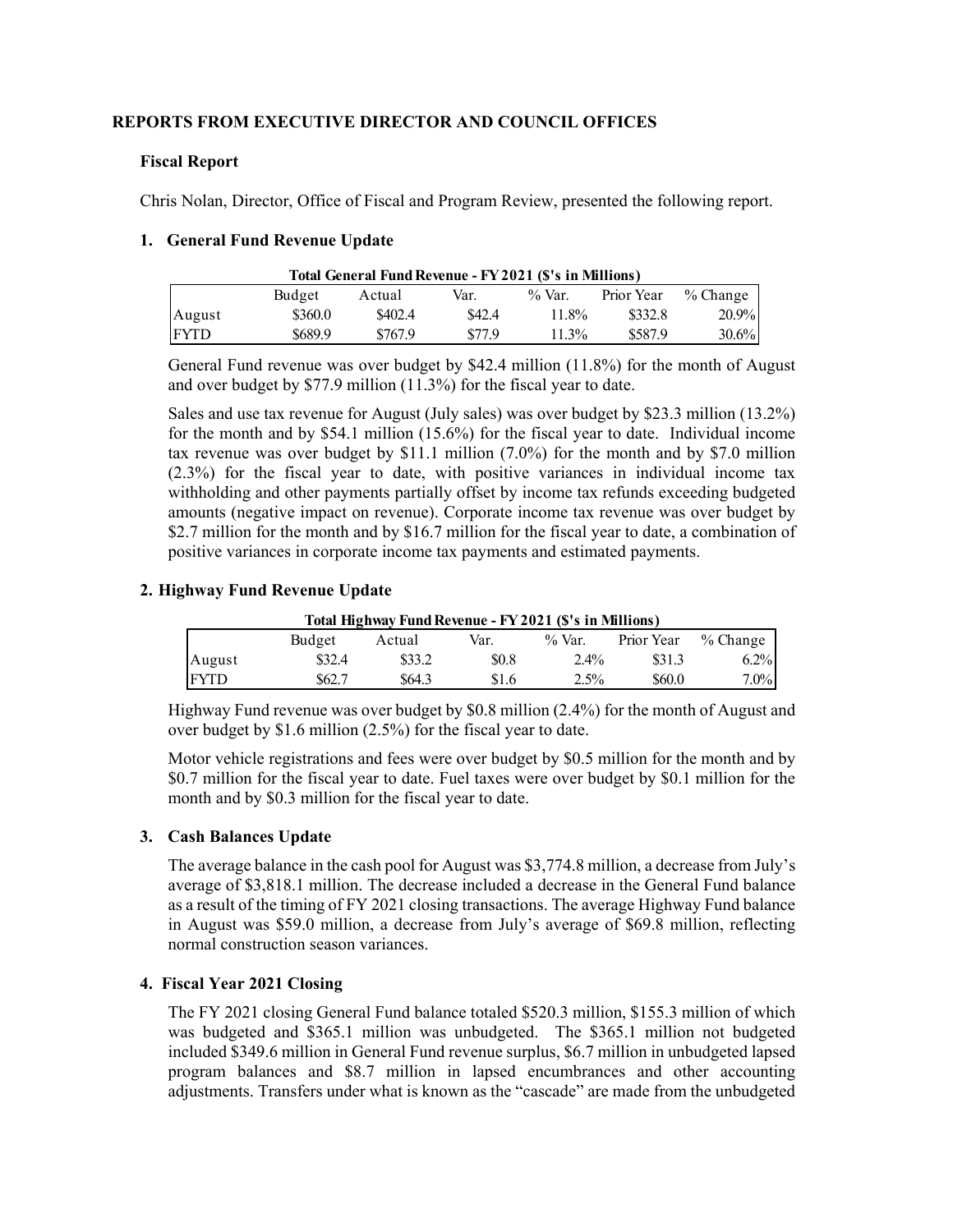surplus only. That surplus was enough to make all \$86.5 million of the fixed dollar transfers provided for under current law. Of the remainder of the unbudgeted surplus 80% (\$223.6 million) was distributed to the Maine Budget Stabilization Fund and 20% (55.9 million) was distributed to Highway Bridge and Capital. The distribution to the Maine Budget Stabilization Fund brought the balance of that fund to \$491.9 million. The table below summarizes the sources and uses of FY 2021 unbudgeted unappropriated surplus funds.

#### **Studies Report**

Danielle Fox, Director, Office of Policy and Legal Analysis, reported that most of the studies that were enacted or passed in the First Regular and First Special Sessions do not become effective until October 18, 2021 (the general effective date), and as a result, the majority of the studies are not yet effective. Ms. Fox reported that, nonetheless, appointments are being made, and planning is underway on many of those studies. The Ms. Fox reported that several of the studies that are in effect have begun holding meetings, and several Joint Standing Committees have held interim meetings. Ms. Fox expects to provide additional detail in her report to the Legislative Council at next month's meeting, which will occur after the general effective date.

## **REPORTS FROM COUNCIL COMMITTEES**

### **Personnel Committee**

Speaker Fecteau reported that the Personnel Committee met on Thursday, August 5, 2021 and Thursday, September 23, 2021 to consider the following matters:

1. Collective Bargaining

At its meeting on August 5, 2021, the committee provided guidance to Ms. Gresser and Ms. Little related to collective bargaining. At its subsequent meeting on September 23, 2021, the committee received an update from Ms. Gresser related to this matter. This item will be discussed later in today's meeting.

2. Performance Evaluation and Step Increase for Nik Rende, Director, Legislative Information Technology

At its meeting on August 5, 2021, the committee reviewed the performance of Nik Rende, Director of Legislative Information Technology. The Personnel Committee voted unanimously to approve a step increase for Mr. Rende. No Legislative Council action is required.

#### **OLD BUSINESS**

#### **Item #1: Council Actions Taken by Ballot**

### **Legislative Council Decisions:**

**Motion: That the Legislative Council authorizes the funding for and, pursuant to Joint Rule 353, approves the nonconforming elements of the legislative study in LD 563, "Resolve, To Create the Criminal Records Review Committee"; and further, that the Legislative Council**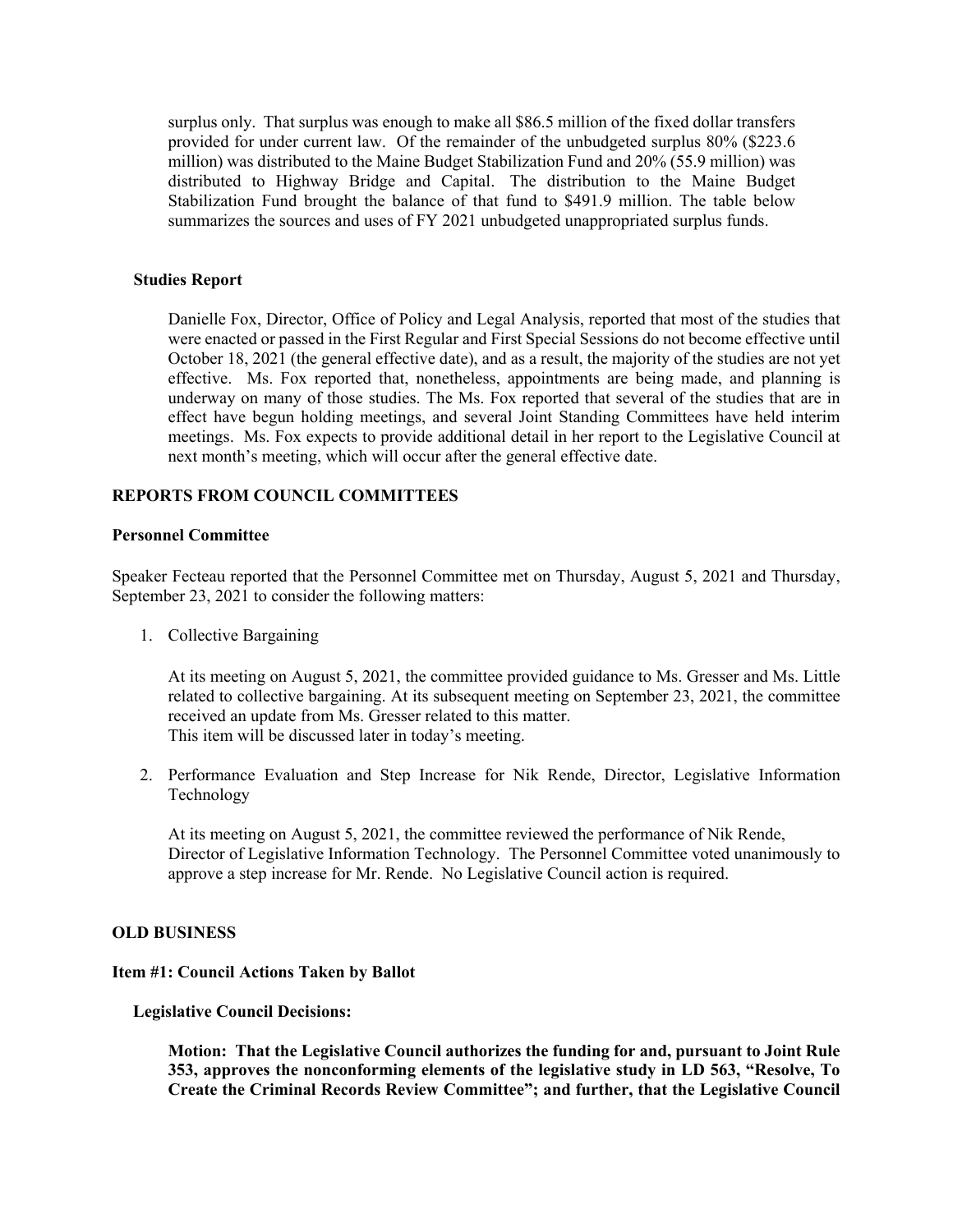### **authorizes an amendment to LD 563 that removes the requirement that the committee seek outside funding resources to fully fund the costs of the study.**

| Motion by: | Speaker Ryan Fecteau Second: Senator Vitelli                           |
|------------|------------------------------------------------------------------------|
| Date:      | June 29, 2021                                                          |
| Vote:      | 6-3-0-1 Passed (with Senator Timberlake, Representative Dillingham and |
|            | Representative Stetkis opposed and Senator Pouliot recorded as absent) |

**Motion: That the Legislative Council authorizes the funding for and, pursuant to Joint Rule 353, approves the legislative study in LD 1123, "**An Act To Authorize a Monument to the Victims of and First Responders to COVID-19.

| Motion by: | <b>Senator Daughtry</b> | Second: President Jackson                                                         |
|------------|-------------------------|-----------------------------------------------------------------------------------|
| Date:      | June 30, 2021           |                                                                                   |
| Vote:      | as absent)              | 7-0-0-3 Passed (with Representatives Talbot Ross, Dillingham and Stetkis recorded |

**Motion: That the Legislative Council accept the funds contributed for the Commission To Increase Housing Opportunities in Maine by Studying Zoning and Land Use Restrictions authorized in Resolve, c. 59, and further authorize the commission to convene once a majority of the appointments to the commission have been made.**

| Motion by: | President Jackson | Second: Speaker Fecteau                                                       |
|------------|-------------------|-------------------------------------------------------------------------------|
| Date:      | June 30, 2021     |                                                                               |
| Vote:      |                   | 6-1-0-3 Passed (with Representative Stetkis opposed and with Senator Daughtry |
|            |                   | and Representatives Dunphy and Dillingham recorded as absent)                 |

**Motion: That the Legislative Council reconsider its action whereby it did not approve the legislative study included in LD 924, "Resolve, To Establish a Task Force To Study the Coordination of Services and Expansion of Educational Programs and Vocational Opportunities for Young Adults with Intellectual or Developmental Disabilities or Acquired Brain Injury;" and further that the Legislative Council authorize the funding for and, pursuant to Joint Rule 353, approve the nonconforming elements of the legislative study included in LD 924.** 

| Motion by: | Speaker Fecteau | Second: Representative Dunphy                                                  |
|------------|-----------------|--------------------------------------------------------------------------------|
| Date:      | July 7, 2021    |                                                                                |
| Vote:      |                 | 7-1-0-2 Passed (with Representative Stetkis opposed and Senator Timberlake and |
|            |                 | Representative Dillingham recorded as absent.)                                 |

### **Motion: That the Legislative Council authorizes the funding for and, pursuant to Joint Rule 353, approves the nonconforming elements of the legislative study in LD 842, "Resolve, To Create the Commission To Examine Reestablishing Parole."**

| Motion by: | Speaker Fecteau | Second: Representative Talbot Ross                                             |
|------------|-----------------|--------------------------------------------------------------------------------|
| Date:      | July 13, 2021   |                                                                                |
| Vote:      |                 | 6-2-0-2 Passed (with Senator Pouliot and Representative Dillingham opposed and |
|            |                 | Senator Timberlake and Representative Stetkis recorded as absent)              |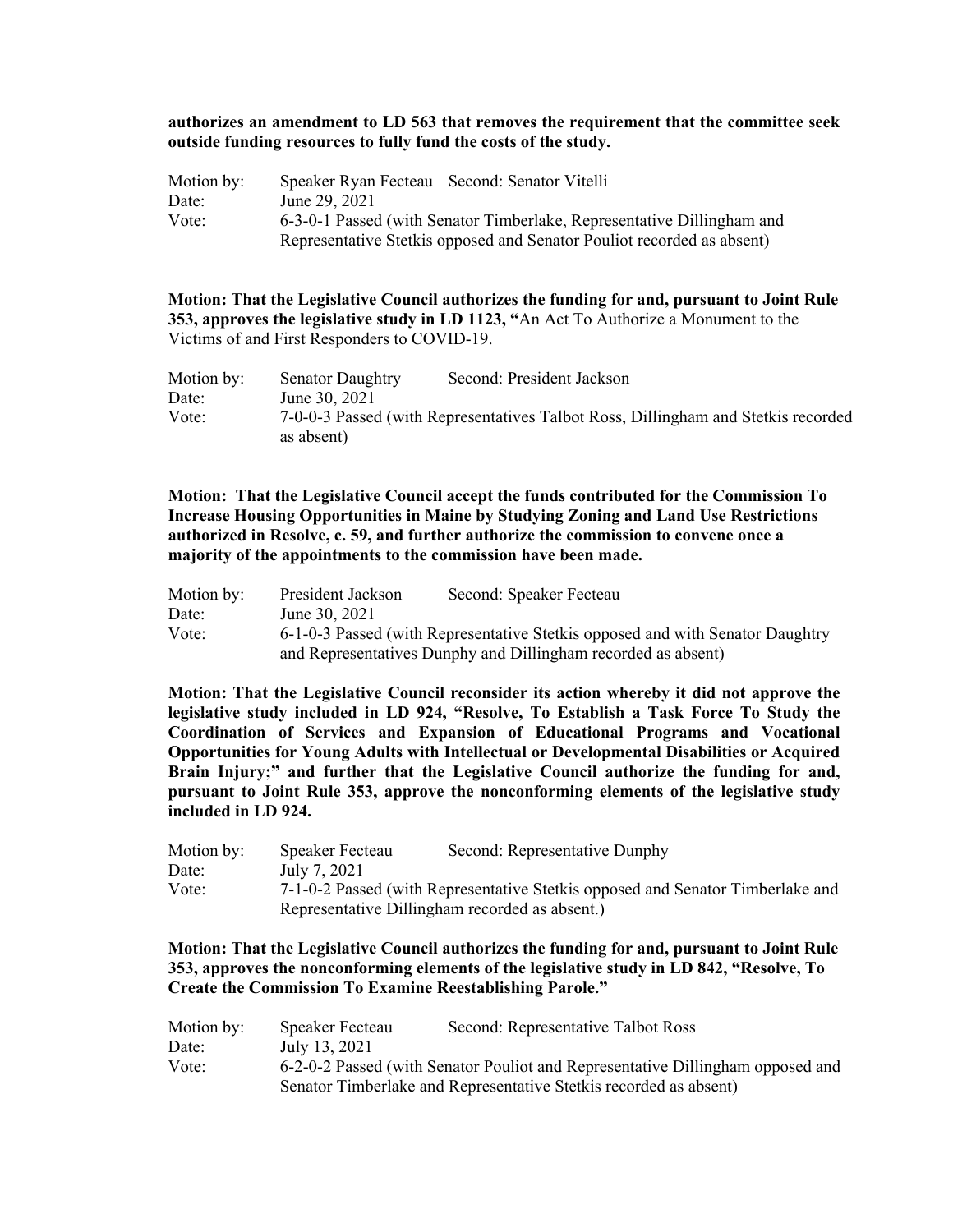**Motion: That the Legislative Council authorize the establishment of one limited period Legislative Aide position and related budget adjustments totaling \$168,663, to be implemented by allotting unspent balances in the Legislative General Fund account.** 

| Motion by: | Speaker Fecteau       | Second: President Jackson                                                  |
|------------|-----------------------|----------------------------------------------------------------------------|
| Date:      | June $30^{th}$ , 2021 |                                                                            |
| Vote:      |                       | 7-0-0-3 Passed (with Representative Dunphy, Representative Talbot Ross and |
|            |                       | Representative Stetkis recorded as absent.)                                |

**Motion: That the Legislative Council authorize the establishment of one limited period Senior Legislative Analyst position and related All Other, and related budget adjustments totaling \$267,969, to be implemented by allotting unspent balances in the Legislative General Fund account.** 

| Motion by: | Speaker Fecteau              | Second: President Jackson                                                  |
|------------|------------------------------|----------------------------------------------------------------------------|
| Date:      | June $30^{\text{th}}$ , 2021 |                                                                            |
| Vote:      |                              | 6-1-0-3 Passed (with Senator Pouliot opposed and President Jackson,        |
|            |                              | Representative Talbot Ross and Representative Stetkis recorded as absent.) |

#### **Requests for Introduction of Legislation:**

| <b>LR 2106</b> | An Act To Fund Collective Bargaining Agreements with Certain Judicial |
|----------------|-----------------------------------------------------------------------|
|                | <b>Department Employees</b>                                           |

Submitted by: Department Bill – Judicial Branch

| Date: | June 22, 2021                                                                   |
|-------|---------------------------------------------------------------------------------|
| Vote: | 7-0-0-3 Passed (with Senators Timberlake and Pouliot and Representative Stetkis |
|       | recorded as absent)                                                             |

#### **LR 2111 An Act To Clarify Funding for the Office of Affordable Health Care**

Submitted by: President Jackson

| Date: | July 6, 2021                                                                    |
|-------|---------------------------------------------------------------------------------|
| Vote: | 6-3-0-1 Passed (with Senators Timberlake and Pouliot and Representative Stetkis |
|       | opposed and Representative Dillingham recorded as absent.)                      |

#### **LR 2114 An Act To Clarify The Definition of "Qualified Investment" For Purposes of the Income Tax Credit for Paper Manufacturing Facility Investment"**

Submitted by: President Jackson

Date: July 15, 2021 Vote: 8-1-0-1 Passed (with Representative Dillingham opposed and Representative Dunphy recorded as absent.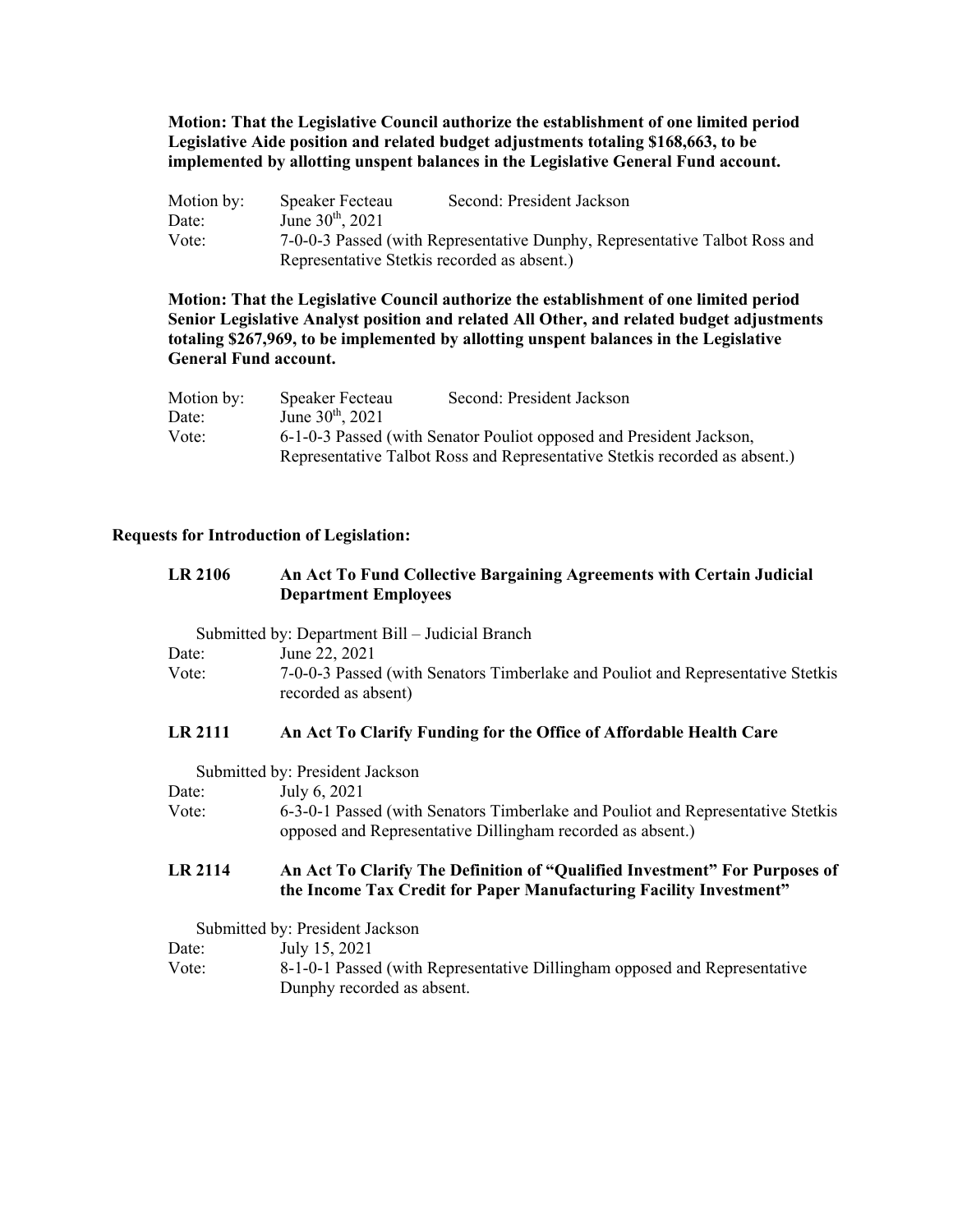#### **NEW BUSINESS**

#### **Item #1: Reinstatement of the Legislative Council COVID-19 Prevention Policy**

Speaker Fecteau noted that, given the increase in COVID-19 cases in the State and the likelihood of Special Session next week, he believed that it is important to reinstate a COVID-19 Prevention Policy. Senator Vitelli indicated her support of reinstating a COVID-19 Prevention Policy. Rep. Dillingham inquired whether reinstating the policy would involve closing the building to the public. The Speaker confirmed with Ms. Gresser that the State House remained open to the public in the most recent iteration of the policy prior to its rescission. Senator Timberlake and Representative Stetkis registered their disagreement with reinstatement of the policy. Sen. Pouliot suggested that the Legislative Council might at a future meeting consider establishing a threshold number of daily positive cases that would trigger imposition of preventive measures. The Speaker agreed that the Council would need to revisit the issue in future meetings. President Jackson noted that, in light of the increase in COVID-19 cases in the State, he believed reinstating a policy now was the safest route. Sen. Pouliot indicated that he would prefer a mask requirement to a vaccination requirement. Speaker Fecteau noted that the previous policy included face shields as an acceptable alternative to face masks but new CDC guidance indicates that face shields do nothing to stop the spread of the virus, and the Speaker wondered whether the reinstated policy should exclude face shields as an acceptable alternative. Rep. Dillingham asserted that she has a member with a medical issue that prohibits the wearing of a mask, and wondered how to accommodate her. After a brief break, Speaker Fecteau suggested that for now, the policy be reinstated as it was in June prior to rescission with the understanding that people who wear face shields are doing so because a medical reason prevents them from wearing a face mask. Speaker Fecteau indicated that as we get closer to January and the return of the Legislature, it will be necessary to reevaluate policy.

**Motion:** That the Legislative Council reinstate the Legislative Council COVID-19 Prevention Policy as it existed prior to the policy's rescission on June 24, 2021, with the understanding that people who wear face shields are doing so because a medical reason prevents them from wearing a face mask, and except that it authorizes rather than requires remote staffing. Motion by President Jackson. Second by Rep. Dunphy. **Motion passed (7-3-0-0**, with Senator Timberlake, Representative Dillingham and Rep. Stetkis opposed**)**.

#### **Item #2: Review of recent federal regulations affecting lobster industry**

President Jackson outlined the status of recent federal regulations affecting the lobster industry, and indicated his support for the Legislative Council to sign on to a lawsuit that would be filed in Bangor. The members expressed their support of the lobster industry and an interest in determining the optimum way to proceed. A multipronged approach was discussed under which (1) a joint order would be submitted to the Legislature's upcoming session on September 29, 2021 to authorize the Legislative Council to take such legal action as it determines appropriate and (2) the Legislative Council file an amicus brief in a pending lawsuit in support of the State's lobster industry.

> **Motion:** That the Legislative Council file an amicus brief in pending litigation to prohibit, limit, or ameliorate the restrictions imposed on the northeast commercial lobster fisheries. Motion by Rep. Dillingham. Second by Rep. Dunphy. **Motion passed unanimously (9-0- 0-1**, with Senator Pouliot absent).